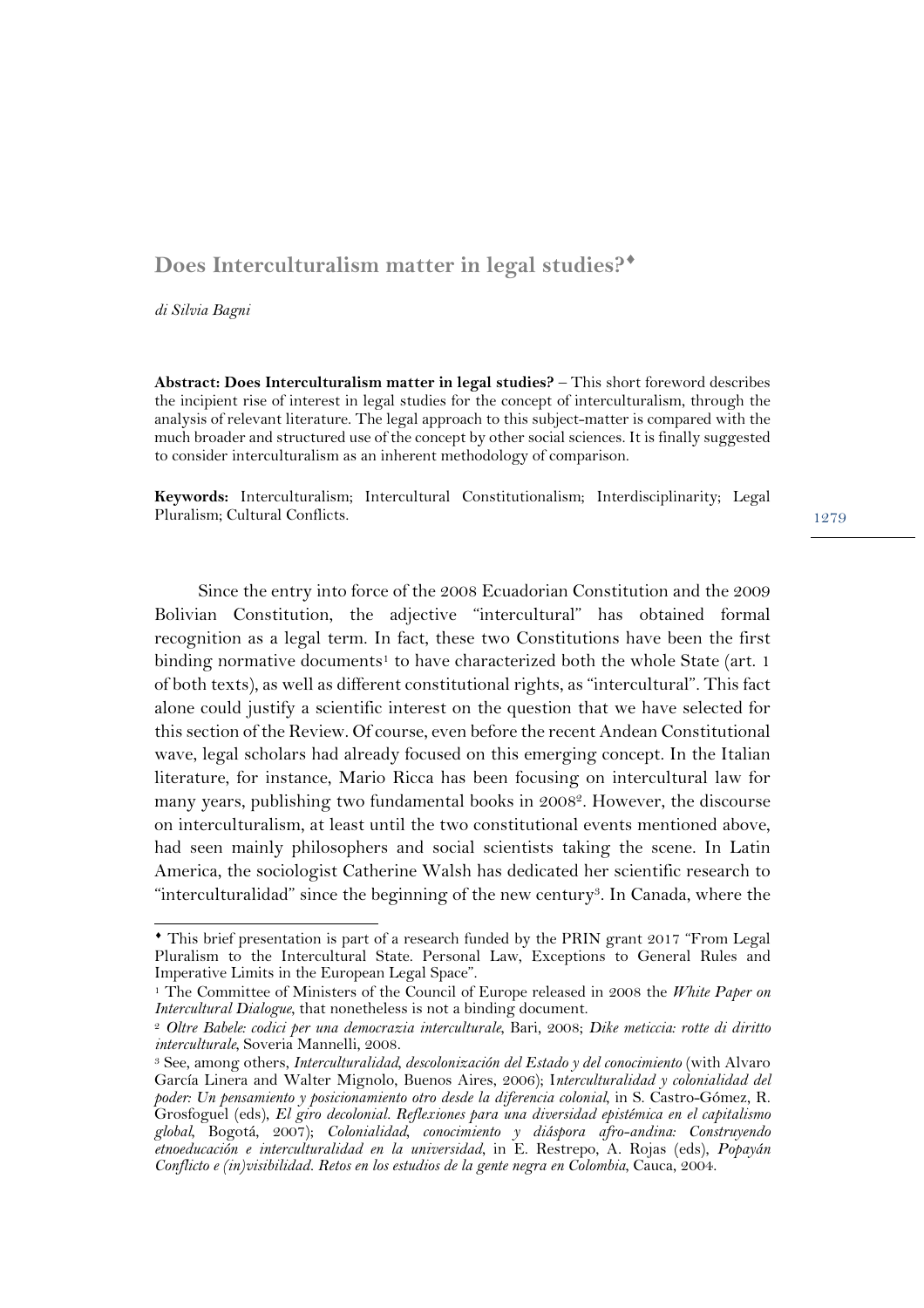major literature on multiculturalism has been produced, Will Kymlicka, Charles Taylor and Gérard Bouchard have animated the debate in the last decade. Since the adoption of the "Intercultural Constitutions" of Latin America, many legal scholars have joined the dialogue, from all over the world.

However, scepticism, if not open critique, has always characterized the approach of most legal scholars towards the colleagues who used the term to describe an alternative way to tackle the problems arising from cultural pluralism in modern society. After decades of production of legal literature on multiculturalism as the framework for the co-existence between different nationalities or interest groups in Western legal systems, discarding it seemed almost heretic. Even more so, when the new term did not correspond to any rule, norm or principle ever enforced by legislators or judges. It seems nothing more than a seasonal fashion, a novelty that eccentric lawyers in search of new appealing labels had borrowed from anthropology, sociology and linguistics. In fact, in these sciences, the intercultural approach had already been developing since long, in particular in the field of education and bilingualism<sup>4</sup>, pushed firstly by colonial studies and then by migration flows<sup>5</sup>.

Since the constitutionalization of interculturalism, this objection has at least been knocked down, but still remains the problem of defining the true prescriptive meaning of interculturalism, and its borders with respect of multiculturalism. Social sciences focus on man's attitude, so they have a more pragmatic, problemsolving approach to social phenomena and could use a descriptive terminology to describe them. The prefix "inter" describes a situation quite different from that represented by "multi": even if both are related to cultural pluralism, the first one implies a shift from a hierarchical to a horizontal relationship, and from a set of closed and self-referential communities to an open and dialogical context, where bridges are built between the different cultural isles, like the canal system in Venice. But if for social sciences the description of a different approach to understand reality can be considered a new scientific paradigm, its impact on legal studies still lacks the necessary elements to transform it into a normative one. In fact, interculturalism, as well as multiculturalism, do not correspond to a legal position or to a subjective right, interest or duty; nor to a procedural action. If we consider some of the definitions proposed by social sciences<sup>6</sup>, it is more likely a

1280

 $\overline{a}$ 

<sup>4</sup> See, for instance, the following studies commissioned by the Council of Europe: D. Coste, D. Moore, G. Zarate, *Plurilingual and pluricultural competence (With a Foreword and Complementary Bibliography, French version originally published in 1997). Studies towards a Common European Framework of Reference for language learning and teaching*, 2009; M. Barrett, M. Byram, I. Lázár, P. Mompoint-Gaillard, S. Philippou, *Developing Intercultural Competence through Education*, Draft 10 (Final) – 13 January 2013.

<sup>5</sup> Only to give an hint of the main literature see R. Panikkar, *Pluralismo e interculturalità. Culture e religioni in dialogo*, Milano, 2009.

<sup>6</sup> G. Buchard, *What is Interculturalism?*, in *McGill LJ*, n. 2, 2011, 448: «while fostering respect for diversity, the model favours interactions, exchanges, connections, and intercommunity initiatives. It thus privileges a path of negotiations and mutual adjustments, but with strict respect for the values of the hast society as inscribed in law or constitutional texts and all while taking into account the so-called shared values of a common public culture. A spirit of conciliation, balance, and reciprocity presides over the process of interaction at the heart of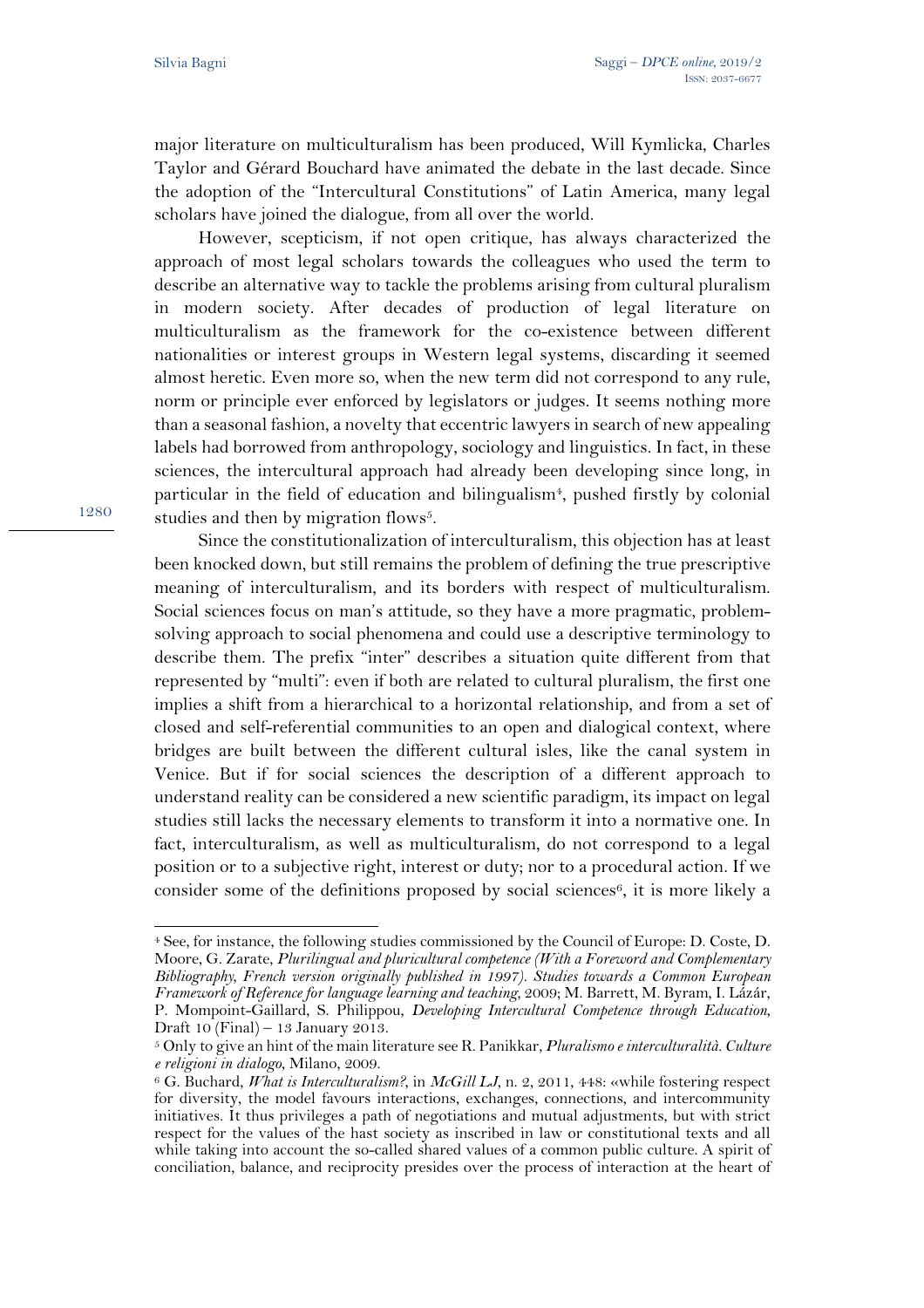$\overline{a}$ 

methodology, that can be used to interpret legal situations or concepts, when the social context is characterized by cultural pluralism as a matter of fact (regardless of its origin). Borrowing from Enrique Dussel7, interculturalism requires the lawyer not to be one-sided, but to stay "in between" the different legal traditions of the world. Depending on the formant that applies it, it can be used as the basis for a new legal theory (by legal scholars), a principle (by the constituent or the legislator), or a hermeneutic criterion (by the judge). Even if many legal scholars continue to pretend that we are talking about a void concept, in my opinion, the real question implied by the definitional objection remains somewhat hidden. In fact, accepting that interculturalism matters for legal studies, forces lawyers to rethink and re-discuss the theoretical foundations or the definitions of many traditional and already set concepts and categories, such as the theory of State, not to mention that of "fundamental rights" (what does it means to reconsider equality and dignity in intercultural terms?).

In a first attempt to analyse the legal implications of the constitutionalization of interculturalism in Ecuador and Bolivia, I suggested that the extensive use of the concept, both as a qualification of the State, as one of the fundamental principles that had inspired the constituent process, and as an interpretative criterion for the implementation of many constitutional rights, could lead to the recognition of a new form of State<sup>8</sup>. As for Ecuador, the thesis found consistency in the case-law of the Constitutional Court, in particular during the tenure of judge Nina Pacari. As the first judge with indigenous origins, she was really engaged with the enforcement of the "intercultural State" provision, and contributed to the creation of a very detailed "test of interculturality", to be used by ordinary courts in cases involving the enforcement of constitutional rights of indigenous people (decision n. 008-09-SAN-CC, 9 December 2009).

In a recent volume, Salvatore Bonfiglio has suggested that the concept of interculturalism affects the theory of constitutionalism, legitimizing a new theory of fundamental rights. Considering the objection of ethnocentrism in the theory of human rights, he claims that intercultural law, that is a «positive approach of openness and cultural respect» can be a useful instrument to overcome the critique. For this author as well, «it becomes necessary to show how pluralism,

1281

interculturalism»; G. Ramón Valarezo, *Plurinacionalidad o interculturalidad en la Constitucion?,* www.cebem.org/cmsfiles/archivos/plurinacionalidad-19.pdf: «la construcción de una sociedad intercultural no solo demanda del reconocimiento de la diversidad, su respeto e igualdad, sino plantea la necesidad de desterrar el racismo de manera activa, promover negociaciones permanentes entre los diversos para construir nuevas síntesis (interfecundación), lograr una compresión plural de la realidad, canalizar los conflictos y construir un futuro equitativo e incluyente».

<sup>7</sup> E. Dussel, *Modernità e interculturalità per un superamento critico dell'eurocentrismo*, Caltanissetta-Roma, 2012, 74.

<sup>8</sup> S. Bagni, *Lo Stato interculturale: primi tentativi di costruzione prescrittiva della categoria*, in S. Bagni, G.A. Figueroa Mejía, G. Pavani (coords), *La ciencia del derecho Constitucional comparado. Libro homenaje a Lucio Pegoraro*, Tomo II, México, 2017, 111 ff.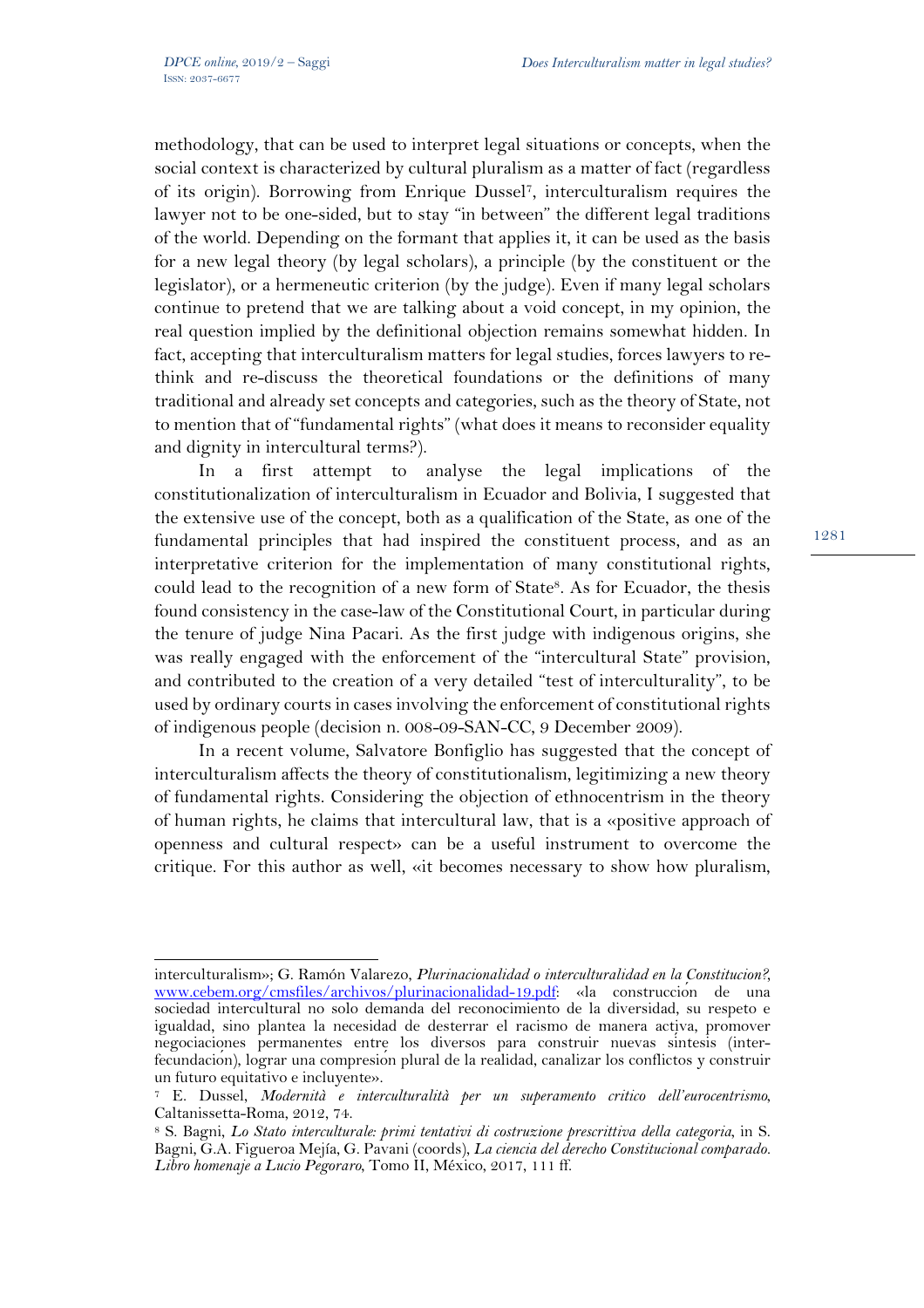understood mostly as *a way of thinking*, influences the study of law and rights»<sup>9</sup> (emphasis added).

Another research deeply concerned with interculturalism, even without mentioning the word in the title of the collection (but it appears many times in the specific contributions), is the one coordinated by Kyriaki Topidi, *Normative Pluralism and Human Rights. Social Normativities in Conflict*10. Here the approach is not only theoretical, but much more empirical and related to the law in action. The purpose of the book is not to formulate a comprehensive theory on human rights, but to suggest enforceable instruments to tackle and solve legal conflicts arising from cultural/normative pluralism. The premises from which the research starts is that cultural diversity can be understood only through an interdisciplinary approach, that helps reconstruct the different normativities that each situation generates. The *fil rouge* among all the articles is «that conflicts of various kinds, including clashes of values, seem unavoidable but may be tackled by constructive dialogue» (W. Menski, *Introduction*, p. 12). This statement leads exactly to interculturalism as a tool to conflict management, as suggested by Pierluigi Consorti in his chapter in the same volume<sup>11</sup>. The research covers a huge number of different situations, both geographically (India, Israel and many European countries are considered) and sociologically (it concerns conflicts generated by religious, ethnical, linguistic, social, cultural, gender issues). Applying a casemethod, the book goes through the different stages of conflict management (preventing, articulating, processing, solving), proposing to the reader a toolkit of instruments taken from the comparative analysis, that include interculturalism. Whether explicitly mentioning it or not, all the contributors suggest that selfconsciousness of cultural and legal pluralism, active dialogue and empathic communication between the various actors of the conflict are the key instruments to solve conflicts on a consensual basis, to eventually prevent them or, as for the case may be, to accommodate them.

Another consequence of assuming the intercultural perspective when thinking and applying the law, is the possible change in the relationship between jurists and State legislators. In the last century, legal scholars, including most comparatists, have more and more renounced being active formants of legal systems, as was the case in many cultures where scholars are still conceived as such (let us think of Jewish or Islamic Law for instance). They have abandoned the role of suggesting innovative solutions to tackle legal problems, only to play the part of commentators of the existing law. With all evidence, in an historic moment where walls to divide peoples have been built anew, taking interculturalism seriously is a very demanding ideological programme, both for legal scholars and for politicians. It means putting your own person, including your professional

 $\overline{a}$ <sup>9</sup> S. Bonfiglio, *Intercultural Constitutionalism. From Human Rights Colonialism to a New Constitutional Theory of Fundamental Rights*, London/New York, 2019, 79 and 81.

<sup>10</sup> K. Topidi (ed.), *Normative Pluralism and Human Rights. Social Normativities in Conflict*, London/New York, 2018.

<sup>11</sup> P. Consorti, *Multiculturalist conflicts and intercultural law*, in K. Topidi (ed.), *op. cit*., 221 ff.